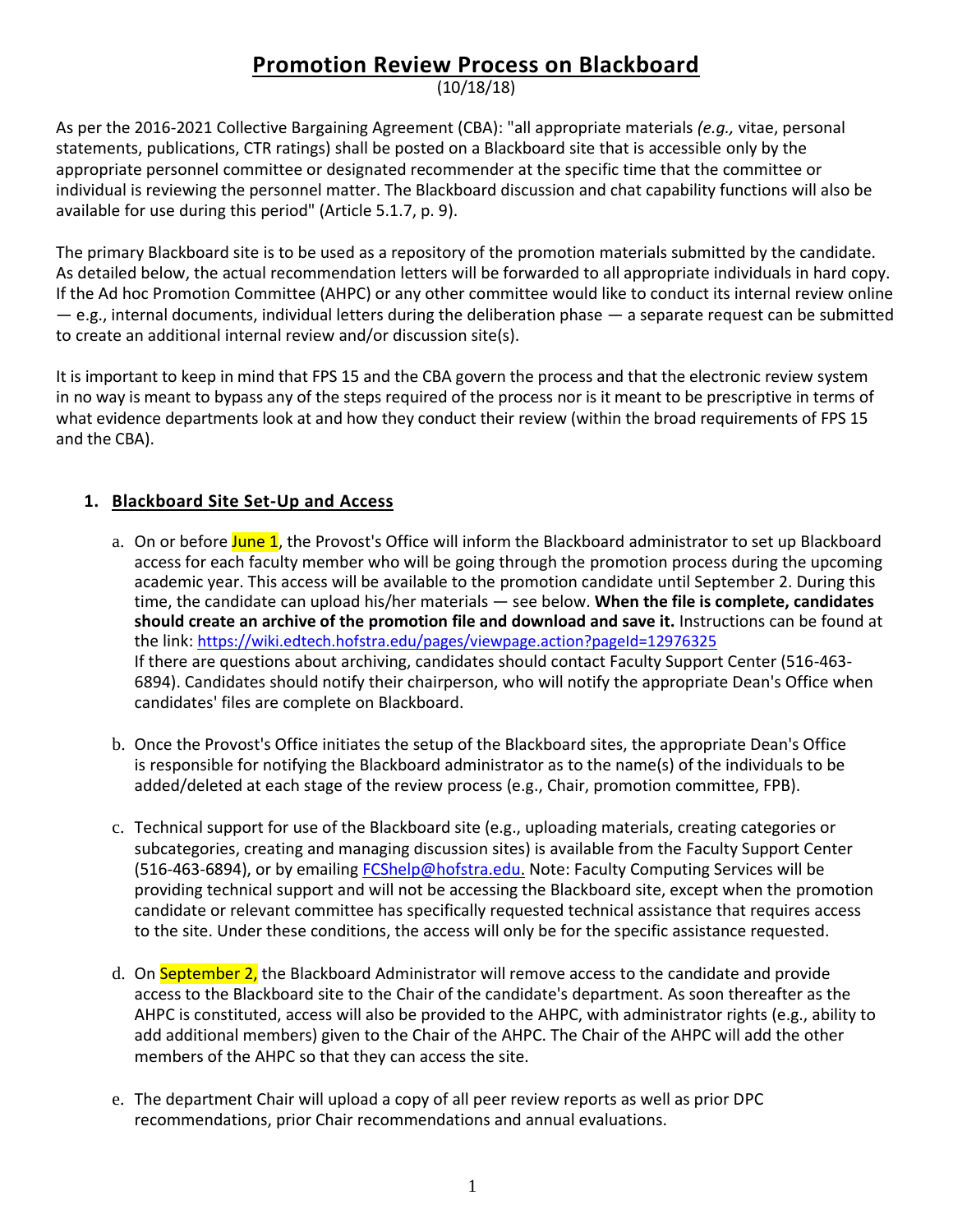- f. After September 1, the candidate will still be able to add materials throughout the process, but will not have direct access to the site. The additional materials will need to be submitted to the Chair of the AHPC.
- g. Any discussion site(s) set up for the AHPC (or any other committee, e.g., FPB) will only be accessible to the members of that committee.
- h. If requested, secretary access will also be provided so that support can be provided to the department Chair and/or the AHPC to upload any additional materials, as appropriate.
- i. Once the AHPC and department Chair have issued their recommendation to the Dean (by December 15), their access to the Blackboard site will be terminated and access will be provided to the appropriate FPB members and Dean. The FPB shall have access until February 22.
- j. The Dean shall have access until March 30. The Dean will forward to the Provost's Office paper copies of:
	- i. His/Her recommendation
	- ii. AHPC recommendation, including any minority reports
	- iii. Department Chair recommendation
	- iv. FPB recommendation (or statement that the FPB review was expedited)
	- v. Candidate's personal statement and vita
	- vi. CTR summary sheet

k. In the event that a UAB recommendation is requested/required, access will be provided to UAB members until May 7.

- 1. The Provost shall then have access until June 15.
- m. Notes:
- i. The access described above is consistent with the general steps as described in the CBA.
- ii. After the initial setup, any communication to the Blackboard Administrator (e.g., access for the department Chair, AHPC, FPB; adjustments in dates) will be handled by the appropriate Dean's Office until such time as the Dean has issued his/her recommendation. Thereafter, any adjustments will be communicated by the Provost's Office.
- iii. The dates provided above are the target dates listed in Appendix A of the current CBA. If any date falls on a weekend, the actual date will be the next business date. In addition, if there is a delay in any step, the relevant dates will be adjusted accordingly.
- iv. The Blackboard site will remain available for Presidential and Trustee review until such time as a final decision is made.
- v. Once a final decision is made, the candidate's Blackboard site can be archived.
- 2. **Blackboard Categories** the initial setup by the Blackboard Administrator will include the following broad categories:
	- a. Personal statement
	- b. Vitae
	- c. Annual evaluations
	- d. Scholarly/Artistic Productivity
		- i. Publications
		- ii. Presentations
		- iii. Artistic products
		- iv. Grant activity
		- v. Works in progress
		- vi. Other